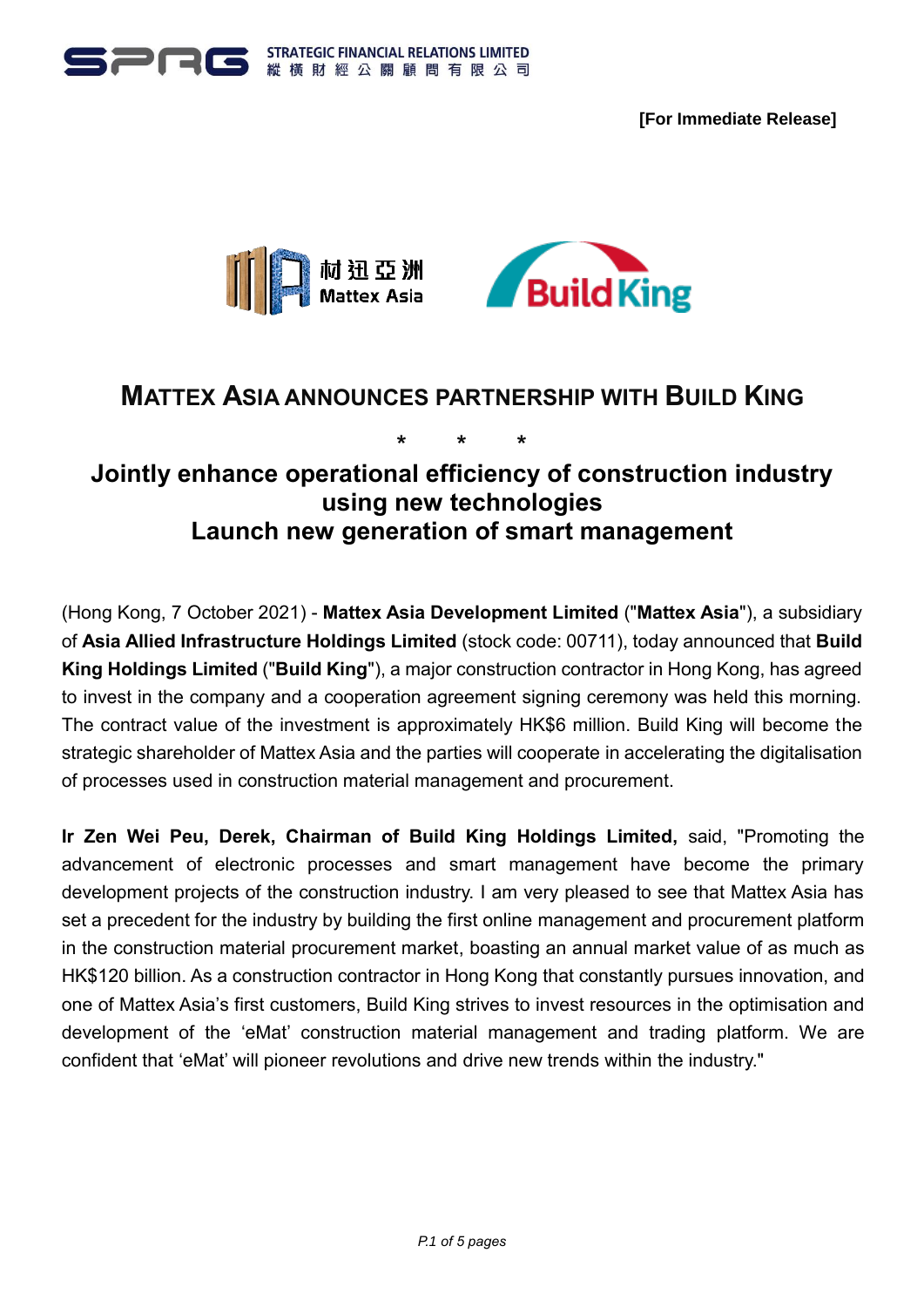**Ir Dr Derrick Pang, JP, Chief Executive Officer of Asia Allied Infrastructure, Founder and Chairman of Mattex Asia,** said, "We are delighted that Build King has chosen to invest in our company and become our strategic partner. This alliance will strengthen Mattex Asia's 'eMat' platform, enable the continued development of the electronic processes used for construction material management and procurement, and leverage technologies to improve traditional construction project workflows and promote the evolution of the industry. Through this cooperation, Mattex Asia will build on its positive relationship with the construction industry and facilitate the sustainable development of the platform, in a bid to create an efficient operating system for the entire industry and launch a new era of intelligent management."

The "eMat" digital construction material management and trading platform, operated by Mattex Asia, has been well received by the industry since its launch. It allows contractors to efficiently conduct the procurement and management of construction materials and also helps construction material suppliers seek business opportunities. The platform has a range of excellent features. For example, suppliers can tender bids on the "eMat" platform immediately after receiving real-time quotation notifications from the system; contractors can communicate with suppliers in real time through the "eMat" platform; contractors can keep track of the procurement process and delivery progress at any time, resulting in a significant reduction in operating costs; and order records are stored electronically on the "eMat" platform, thereby minimising the risks of data loss and human error.

- *End* -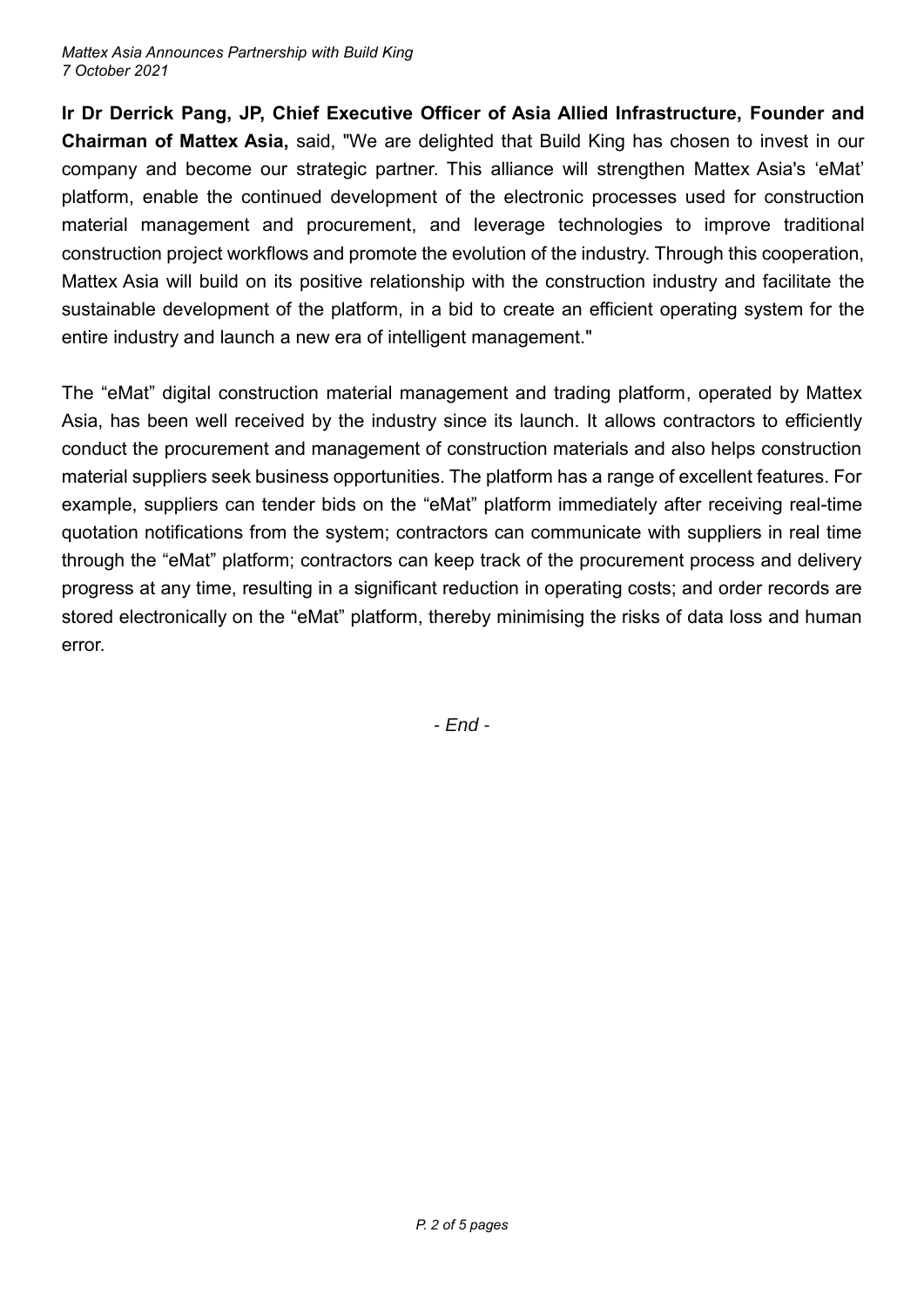#### *Mattex Asia Announces Partnership with Build King 7 October 2021*

### **Mattex Asia Development Limited**

**Mattex Asia Development Limited ("Mattex")** was found in 2017, as a member of Asia Allied Infrastructure Holdings Limited (stock code: 00711.HK). Mattex is a technology development company pioneering an end-to-end material management platform, endeavouring to drive the digital transformation in construction industry and optimize sales channels to help companies increase its profits.

### **Build King Holdings Limited (Stock code: 00240.HK)**

**Build King Holdings Limited ("Build King")** provides extensive construction services in three main areas: civil engineering work, buildings and environment. With a proactive management philosophy and multidisciplinary competency, the Group applies its comprehensive expertise to different types of private and public projects, covering various stages of the works from initial design and construction, testing and commissioning, to facility management and operation. It undertakes a wide range of construction works, including those worth billions of Hong Kong dollars.

# **Asia Allied Infrastructure Holdings Limited (stock code: 00711.HK)**

**Asia Allied Infrastructure Holdings Limited ("Asia Allied Infrastructure")** is listed on the Main Board of the Hong Kong Stock Exchange under stock code 00711. The Group operates businesses such as construction engineering and management, property development and assets leasing, security and facility management, tunnel management, non-franchised bus services, as well as medical technology and health care. Its subsidiary "Chun Wo" is a renowned construction contractor and property developer in Hong Kong. Chun Wo's solid construction experience and professional capabilities have enabled the Group to seize suitable development opportunities, allowing the Group to enhance its overall profitability and investment value.

# **For press enquiries:**

# **Strategic Financial Relations Limited**

| Cindy Lung         | (852) 2864 4867 |
|--------------------|-----------------|
| Wilson Ngan        | (852) 2114 4318 |
| <b>Tiffany Mak</b> | (852) 2114 4951 |

 $cindy.lung@sprg.com.hk$  $wilson.nqan@sprq.com.hk$ [tiffany.mak@sprg.com.hk](mailto:tiffany.mak@sprg.com.hk)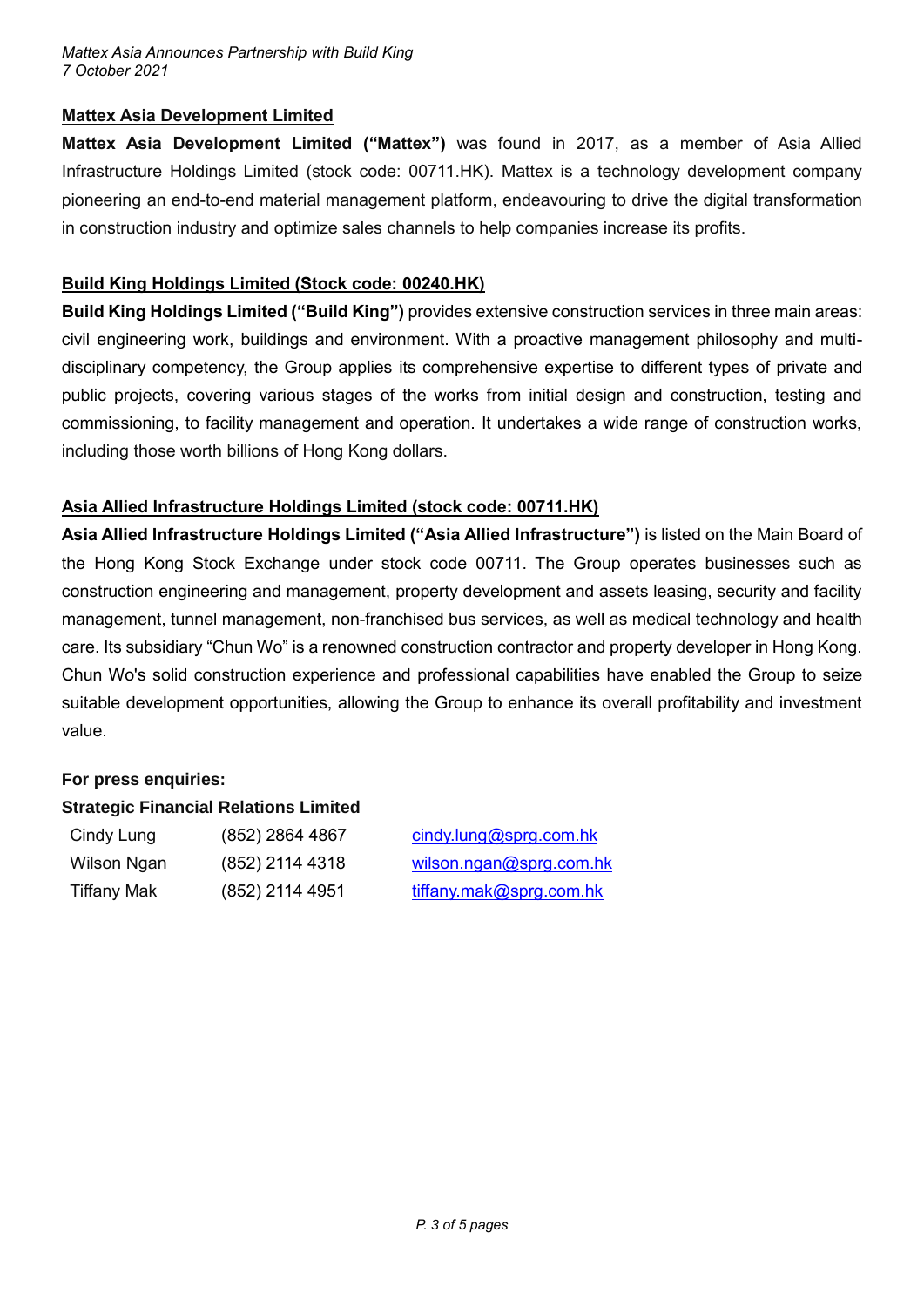# **Photo caption**

Mr. Pang Yat Ting, Dominic, Chairman of AAI (third left); Ir Dr. Pang Yat Bond, Derrick, JP, CEO of AAI, Founder and Chairman of Mattex Asia (second right); Ir Zen Wei Peu, Derek, Chairman of Build King (middle), Mr. Roy Lam, CEO of Mattex Asia (third right); Mr. Shea Chun Lok, Martin, CFO of AAI (second left); Mr. Cheung Ho Kin, Dennis, Director of Mattex Asia (first right), and Ms. Li Hing Tin, Joyce, Financial Controller of AAI (first left), attended the contract signing ceremony to jointly advance development of the electronic processes used for the management and procurement of materials in the construction industry.